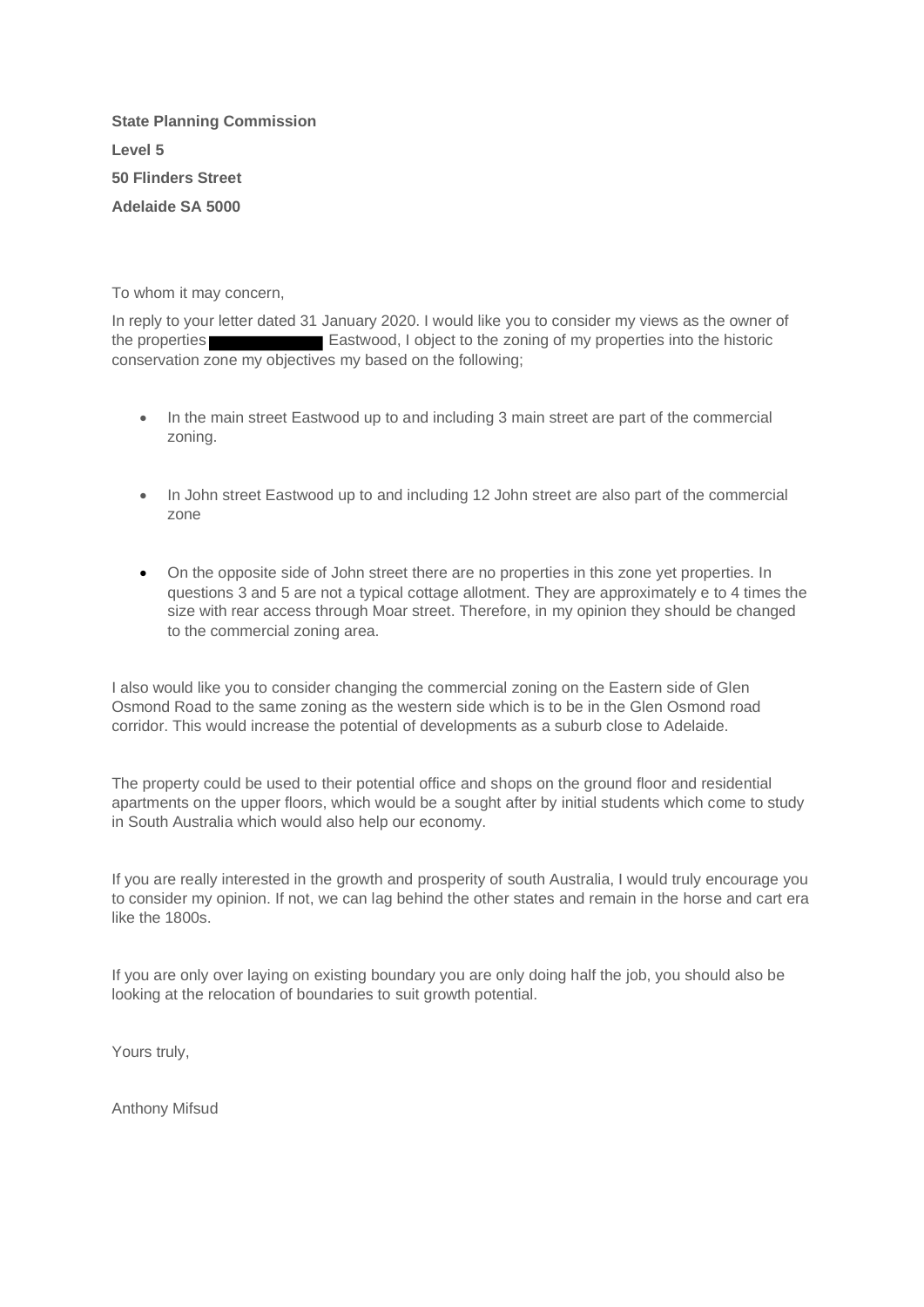# **COMPLETE**

**Time Spent:** 00:37:24 **IP Address:**

**Collector:** Web\_Link\_Prod (Web Link) **Started:** Friday, October 18, 2019 4:35:45 PM **Last Modified:** Friday, October 18, 2019 5:13:09 PM

Page 1: Planning and Design Code for South Australia

**Q1** Which part of the Planning and Design Code would you like to make a submission about?(Please click the circle to select which part of the Code you wish to comment on. You can also see which council areas are included in the rural and urban code via the links below.)

**My submission relates to Urban code. (click here for council areas)**

## Page 2: Planning and Design Code for South AustraliaPersonal Details

**Q2** Please provide your contact details below (Name, Postcode & Email are mandatory)Please be advised that your submission will be made publicly available on the SA Planning Portal.

| Name                                                 | <b>Anthony Mifsud</b>                                                                          |
|------------------------------------------------------|------------------------------------------------------------------------------------------------|
| Address                                              |                                                                                                |
| Your Council Area                                    | <b>Burnside</b>                                                                                |
| Suburbs/Town                                         | <b>Eastwood</b>                                                                                |
| <b>State</b>                                         | <b>SA</b>                                                                                      |
| Postcode                                             | 5063                                                                                           |
| Country                                              | <b>Aistralia</b>                                                                               |
| <b>Email Address</b>                                 |                                                                                                |
|                                                      |                                                                                                |
| Page 3: Planning and Design Code for South Australia |                                                                                                |
| Q3 Which sector do you associate yourself with?      | <b>General Public</b>                                                                          |
|                                                      |                                                                                                |
| Page 4: Planning and Design Code for South Australia |                                                                                                |
| Q4 Would you like to make comment on                 | <b>Specific Topics for example:</b><br>- Zones and Sub-zones - 0<br>Drovicion - Manning Land L |

Overlays - General **Provision - Mapping Land Use Definitions - Administrative Definitions - Referrals - Table of Amendments**

**- Rules of Interpretation**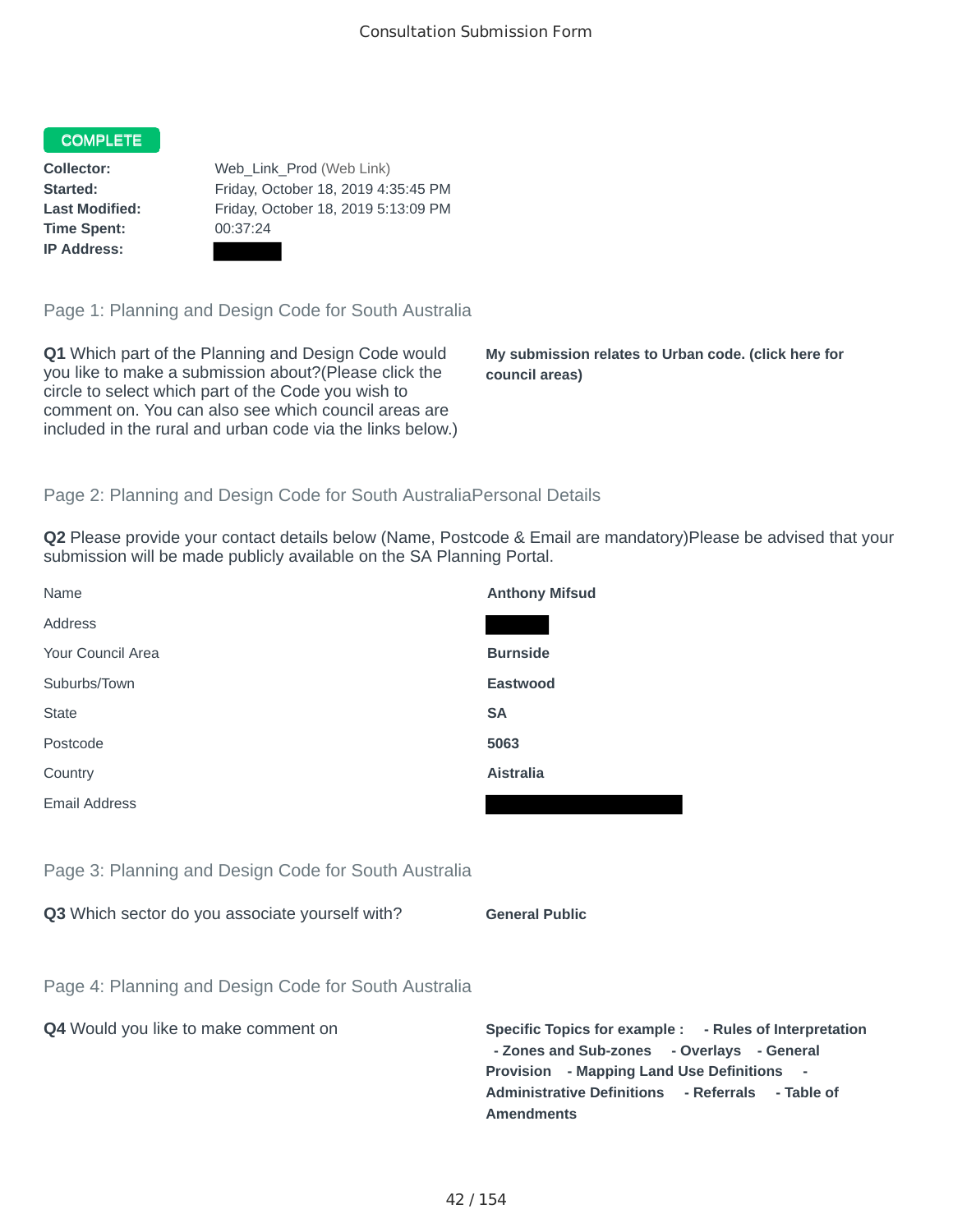## Page 5: Planning and Design Code for South Australia

### **Q5** Enter your feedback for Rules of Interpretation

Zoning changing the zoning off the following address in John st Eastwood to commercial 1 ,3,3A,and 5

**Q6** Enter your feedback for Referrals

As above

### **Q7** Enter your feedback for Mapping

As above

### **Q8** Enter your feedback for Table of Amendments

As above

### Page 6: Planning and Design Code for South Australia

**Q9** Please enter your feedback for overlaysclick next at the bottom of the page for next topic

Historic Area Overlay **Change the over lay for 1,3,3Aand5 John st Eastwood as thay do not fall under the topical cottage dewellings in John st as thay have larger block size wit is in keeping with commercial property's in the area and also their proximity to glenosmand Rd thay are surrounded by commercial property's on three sides**

#### Page 7: Planning and Design Code for South Australia

| <b>Q10</b> Please enter your feedback for zones and<br>subzonesclick next at the bottom of the page for next<br>topic | Respondent skipped this question |
|-----------------------------------------------------------------------------------------------------------------------|----------------------------------|
|                                                                                                                       |                                  |

Page 8: Planning and Design Code for South Australia

| <b>Q11</b> Please enter your feedback for general policyclick | <b>Respondent skipped this question</b> |
|---------------------------------------------------------------|-----------------------------------------|
| next at the bottom of the page for next topic                 |                                         |

Page 9: Planning and Design Code for South Australia